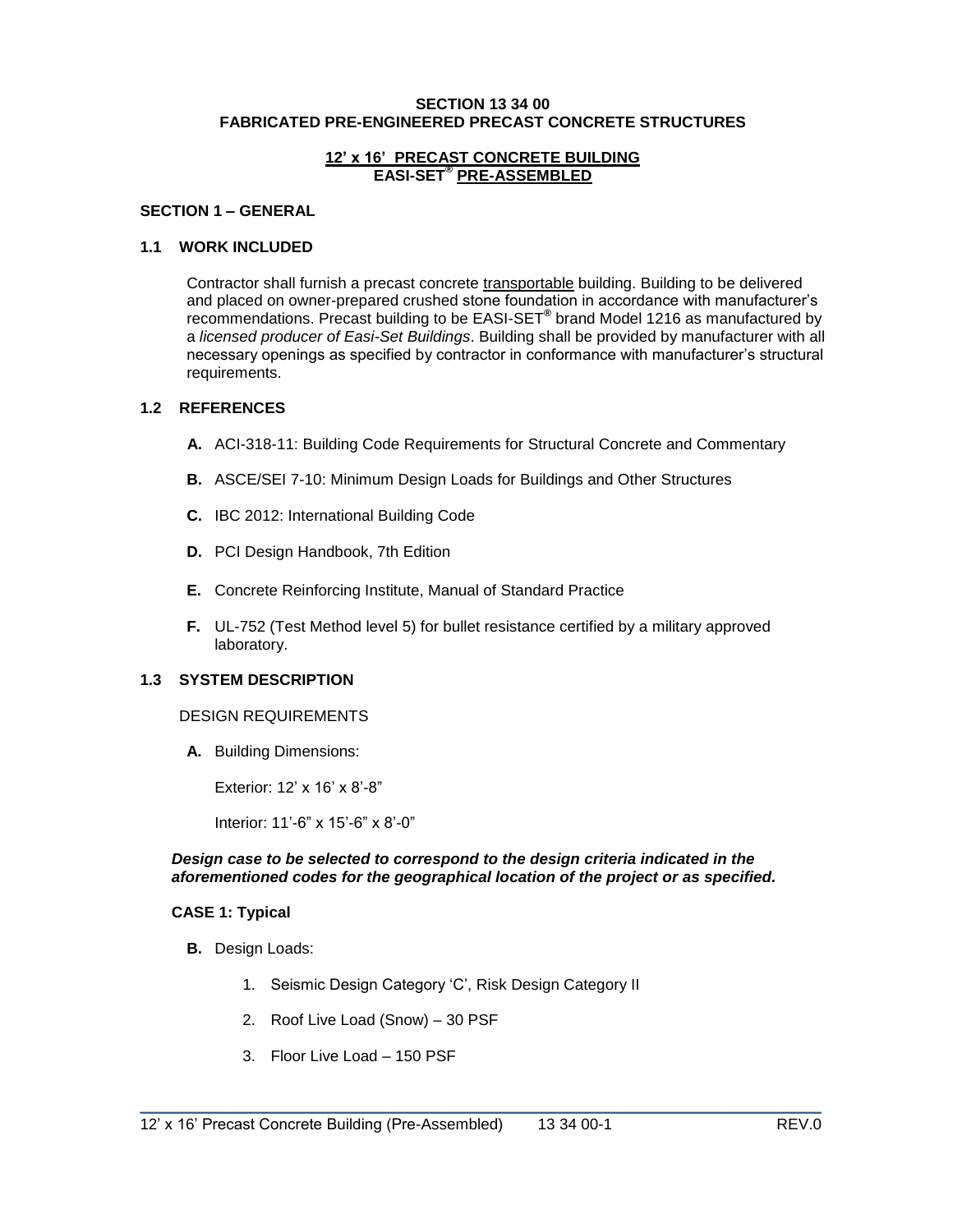### 4. Wind Loading\* – 115 MPH

\*Design loads relate to precast components only, not accessories (i.e. doors, windows, vents, etc.)

### **CASE 2: Heavy**

**C.** Design Loads:

- 1. Seismic Design Category 'D', Risk Design Category III
- 2. Roof Live Load (Snow) 60 PSF
- 3. Floor Live Load 250 PSF
- 4. Wind Loading\* 165 MPH

\*Design loads relate to precast components only, not accessories (i.e. doors, windows, vents, etc.)

- **D.** Roof: Roof panel shall have a peak in the center of 12-foot direction and shall slope  $\frac{1}{2}$ " to each side. The roof shall extend a minimum of  $2\frac{1}{2}$ " beyond the wall panel on each side and have a turndown design which extends  $\frac{1}{2}$ " below the top edge of the wall panels to prevent water migration into the building along top of wall panels. Roof shall also have an integral architectural ribbed edge.
- **E.** Roof, floor, and wall panels must each be produced as single component monolithic panels. No roof, floor, or vertical wall joints will be allowed, except at corners and along perimeter. Wall panels shall be set on top of floor panel.
- **F.** Floor panel must have  $\frac{1}{2}$ " step-down around the entire perimeter to prevent water migration into the building along the bottom of wall panels.

### **1.4 SUBMITTALS**

- A. Engineering calculations that are designed and sealed by a professional engineer, licensed to practice in the state where the project is located, shall be submitted for approval.
- B. Manufacturers' product literature shall be provided for any plumbing, electrical, and miscellaneous installed fixtures demonstrating compliance with these specifications.

### **1.5 QUALITY ASSURANCE**

- **A.** The precast concrete building producer shall be a plant-certified member of either the National Precast Concrete Association (NPCA), The Precast/Prestressed Concrete Institute (PCI), or equal.
- **B.** The precast concrete building producer shall demonstrate product knowledge and must have a minimum of 5 years experience manufacturing and setting precast concrete.
- **C.** The manufacturer must be a licensed producer of Easi-Set Buildings
- **D.** No alternate building designs to the pre-engineered EASI-SET**®** building will be allowed unless pre-approved by the owner 10 days prior to the bid date.

\_\_\_\_\_\_\_\_\_\_\_\_\_\_\_\_\_\_\_\_\_\_\_\_\_\_\_\_\_\_\_\_\_\_\_\_\_\_\_\_\_\_\_\_\_\_\_\_\_\_\_\_\_\_\_\_\_\_\_\_\_\_\_\_\_\_\_\_\_\_\_\_\_

### **SECTION 2 – PRODUCTS**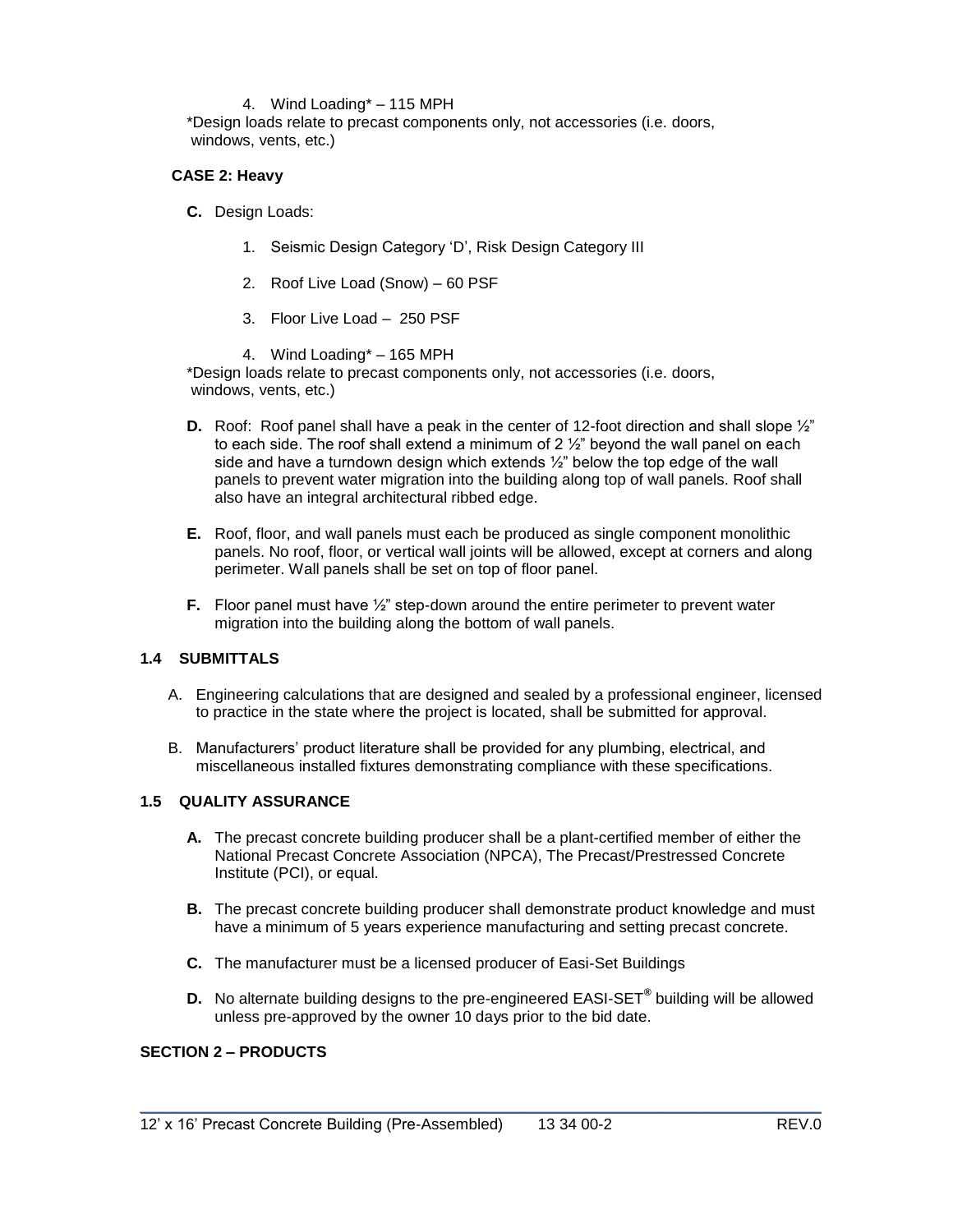# **2.1 MATERIALS**

- **A.** Concrete: Steel-reinforced, 5000 PSI minimum 28-day compressive strength, airentrained (ASTM C260).
- **B.** Reinforcing Steel: ASTM A615, grade 60 unless otherwise specified. Welded Wire Fabric: ASTM 185, Grade 65
- **C.** Post-tensioning Strand: 41K Polystrand CP50, ½" 270 KSI Seven-Wire strand, enclosed within a greased plastic sheath (ASTM A416). Roof and floor each shall be posttensioned by a proprietary, second generation design using a single, continuous tendon. Said tendon is placed in the concrete slab to form a perimeter loop starting from one corner of the slab to a point where the cable entered the slab. The tendon then turns 90 degrees and follows the cable member(s) in the periphery to a point midway along the "X" axis of the concrete building panel and then turns 90 degrees along the "Y" axis of the concrete building panel. This bisects the concrete building panel and crosses the opposite parallel portion of the cable member and exits from an adjacent side of the concrete building panel. This creates a cable pattern with no less than 2.5 parallel cables in any direction. To ensure a watertight design, no alternate methods shall be substituted for the post-tensioning.
- **D.** Sealant: All joints between panels shall be caulked on the exterior and interior surface of the joints. Caulking shall be DOW CORNING 790 silicone sealant or equal. Exterior caulk reveal to be 3/8"x 3/4" deep so that sides of the joint are parallel for proper caulk adhesion. Back of the joint to be taped with bond breaking tape to ensure adhesion of caulk to parallel sides of joint and not the back.
- **E.** Vents: Two screened aluminum vents to be cast in rear wall. Vents shall be SUNVENT INDUSTRIES Model FL-164 or equal.
- **F.** Panel Connections: All panels shall be securely fastened together with 3/8" thick steel brackets. Steel is to be of structural quality, hot-rolled carbon complying with ASTM A36 and hot dipped galvanized after fabrication. All fasteners to be ½" diameter bolts complying with ASTM A325 for carbon steel bolts. Cast-in anchors used for panel connections to be Dayton-Superior F-63 coil inserts, or equal. All inserts for corner connections must be secured directly to form before casting panels. No floating-in of connection inserts shall be allowed.

## **2.2 ACCESSORIES**

- **A. Doors and Frames**: Shall comply with Steel Door Institute "Recommended Specifications for Standard Steel Doors and Frames" (SDI-100) and as herein specified. All door and frame galvanizing shall be in accordance with ASTM A924 and A653, A60 minimum coating thickness.
	- 1. The buildings shall be equipped with double 3'-0" x 6'-8" x 1-3/4" thick insulated, 18 gauge, metal doors with 16-gauge frames (to meet wall thickness). Doors to have flush top cap. 12 gauge flat astragals shall be applied to the active leaf to protect against the elements or forced opening. Doors and frames shall be factory bonderized and painted with one coat of rust inhibitive primer and one finish coat of enamel paint; color to be BOLT BROWN unless specified otherwise.
	- 2. Doors and frames shall meet SDI standard Level 2, 1¾" heavy duty. *Approved manufacturers: Republic, Steelcraft, Ceco, Black Mountain, Pioneer, Curries, Mesker, MPI, Door components or equal Approved distributor: Integrated Entry Systems*

\_\_\_\_\_\_\_\_\_\_\_\_\_\_\_\_\_\_\_\_\_\_\_\_\_\_\_\_\_\_\_\_\_\_\_\_\_\_\_\_\_\_\_\_\_\_\_\_\_\_\_\_\_\_\_\_\_\_\_\_\_\_\_\_\_\_\_\_\_\_\_\_\_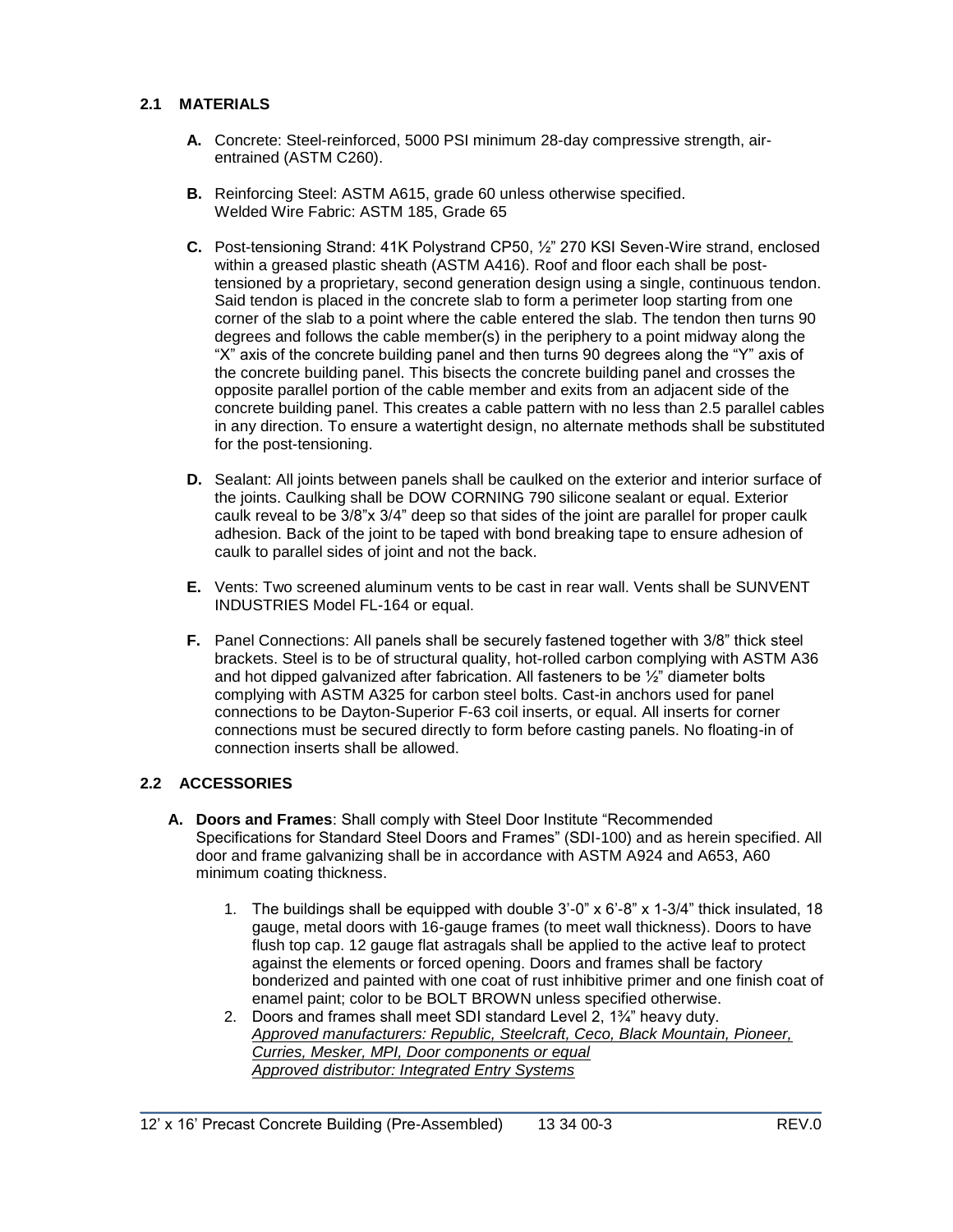### **B. Door Hardware**:

**1. Pull Handle**: Shall meet requirements of ANSI A156.2. Shall be thru bolt attached and constructed of a minimum ¾" diameter stainless pull handle sized 8" center to center with a stainless backer plate, minimum 0.053" on both sides. *Approved manufacturers: Design Hardware, Don-Jo, or equal*

**2. Hinges**: Shall comply with ANSI A156.1 and be of the ball bearing, non-removable pin type (3 per door minimum). Hinges shall be 4  $\frac{1}{2}$ " x 4  $\frac{1}{2}$ " US26D (652) brushed chrome finish. Manufacturer shall provide a lifetime limited warranty. *Approved manufacturers: Design Hardware, or equal*

**3. Deadbolt**: Commercial Grade Deadbolt conforming to ANSI 156.5 furnished with a 2  $\frac{1}{4}$ " face plate and a 1" projecting deadbolt with hardened steel pins. Dead bolts shall be UL and ADA approved. Finish shall be US26D (626) brushed chrome finish. Manufacturer shall provide a lifetime limited warranty.

*Approved manufacturers: Design Hardware, Dorma, or equal*

**4. Surface Bolt**: 8" Surface bolt UL listed. Finish US26D (626) brushed chrome finish. (2 per inactive leaf)

*Approved manufacturers: Don-Jo, Design Hardware, or equal*

**6. Threshold**: Bumper Seal type threshold with a maximum 1" rise to prevent water intrusion. Thresholds shall be approved for UL 10B suitable for use with fire doors rated up to three hours.

*Approved manufacturers: National Guard Products or equal* 

**7. Overhead Door Holder**: Heavy duty surface mounted hold open device with hold open/stop angle of 85 to 110 degrees. Construction shall be stainless steel. Finish US32D (630) satin stainless steel finish. *Approved manufacturers: ABH, Rockwood, or equal*

**8. Drip Cap**: Aluminum drip cap with minimum projection of 2 ½" shall be furnished. *Approved Manufacturers: Design Hardware, National Guard Products, or equal*

**9. Door Stop**: ANSI 156.16 approved wall mounted door stop with keeper constructed of a corrosion resistant cast brass material. Finish US26D (626) brushed chrome finish. *Approved manufacturers: Don-Jo, Rockwood, or equal*

## **2.3 FINISHES**

- **A.** Interior of Building: Smooth form finish on all interior panel surfaces unless exterior finish is produced using a form liner, then smooth hand-troweled finish.
- **B.** Exterior of Building: (Standard) Architectural precast concrete brick finish: Finish must be imprinted in top face of panel while in form using an open grid impression tool similar to EASI-BRICK**®** . Finished brick size shall be 2 3/8" x 7 5/8" with vertical steel float or light broom finish. Joints between each brick must be 3/8" wide x 3/8" deep. Back of joint shall be concave to simulate a hand-tooled joint. Each brick face shall be coated with the following water-based acrylic, water repellent penetrating concrete stain: 1) Canyon Tone stain by United Coatings, 2) Sherwin Williams (H&C concrete stain) or equal. Stain shall be applied per manufacturer's recommendation. Joints shall be kept substantially free of stain to maintain a gray concrete color. Stain color shall be BRICK RED unless specified otherwise.

\_\_\_\_\_\_\_\_\_\_\_\_\_\_\_\_\_\_\_\_\_\_\_\_\_\_\_\_\_\_\_\_\_\_\_\_\_\_\_\_\_\_\_\_\_\_\_\_\_\_\_\_\_\_\_\_\_\_\_\_\_\_\_\_\_\_\_\_\_\_\_\_\_